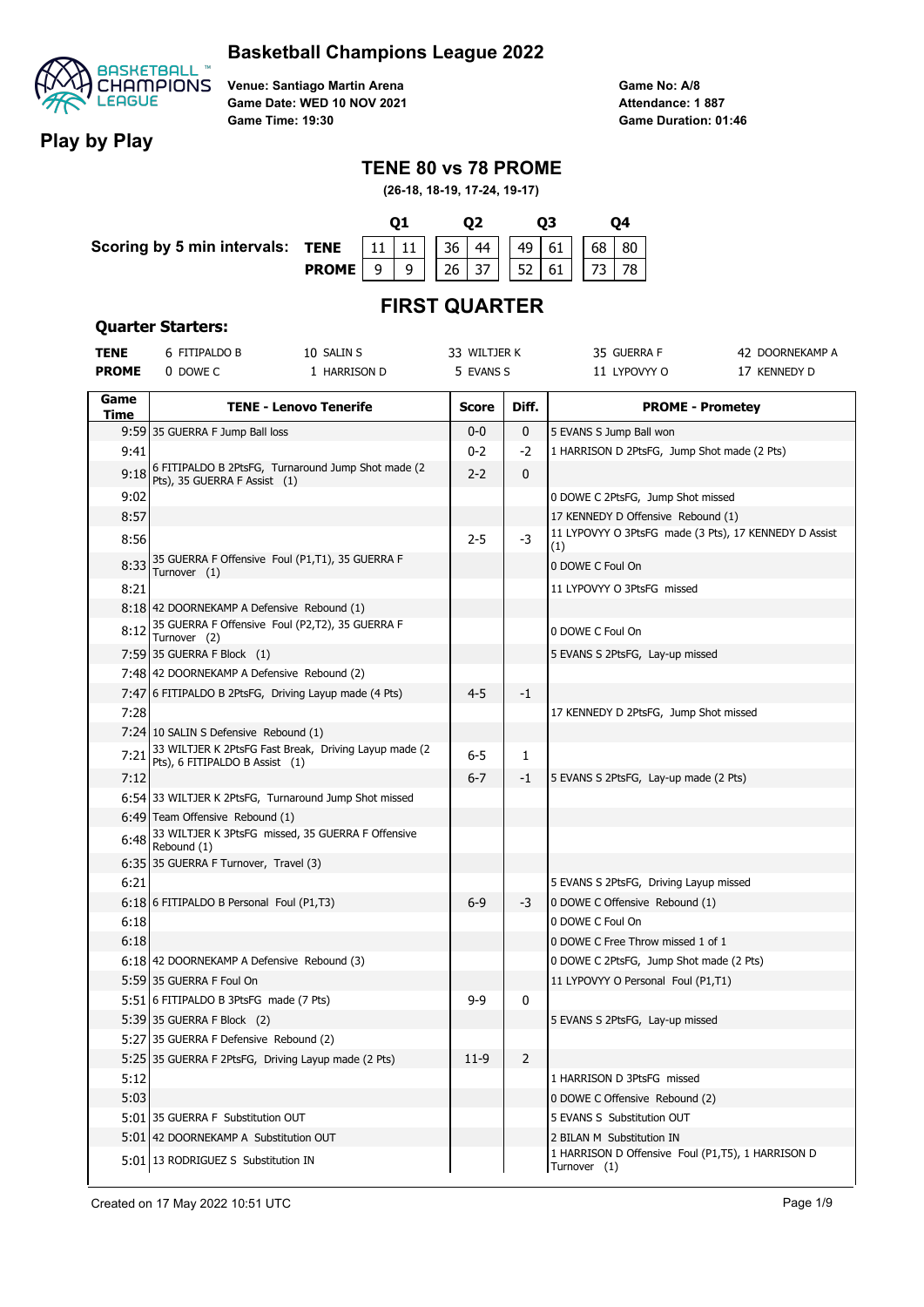



**Play by Play**

**Venue: Santiago Martin Arena Game Date: WED 10 NOV 2021 Game Time: 19:30**

**Game No: A/8 Game Duration: 01:46 Attendance: 1 887**

### **TENE 80 vs 78 PROME**

| Game<br>Time | <b>TENE - Lenovo Tenerife</b>                                                  | <b>Score</b> | Diff.          | <b>PROME - Prometey</b>                                                         |
|--------------|--------------------------------------------------------------------------------|--------------|----------------|---------------------------------------------------------------------------------|
|              | 5:01 19 SHERMADINI G Substitution IN                                           |              |                |                                                                                 |
|              | 5:01 42 DOORNEKAMP A Foul On                                                   |              |                |                                                                                 |
|              | 4:47 19 SHERMADINI G Foul On                                                   |              |                | 2 BILAN M Personal Foul 2 Free Throw awarded (P1,T2)                            |
| 4:47         | 19 SHERMADINI G Free Throw made 1 of 2, 6 FITIPALDO B<br>Assist (2)            | $12-9$       | 3              |                                                                                 |
|              | 4:47 19 SHERMADINI G Free Throw made 2 of 2                                    | $13-9$       | 4              |                                                                                 |
| 4:28         |                                                                                |              |                | 11 LYPOVYY O 2PtsFG, Driving Layup missed                                       |
|              | 4:24 33 WILTJER K Defensive Rebound (1)                                        |              |                |                                                                                 |
|              | 4:20 13 RODRIGUEZ S 3PtsFG missed                                              |              |                |                                                                                 |
|              | 4:15 33 WILTJER K Offensive Rebound (2)                                        |              |                |                                                                                 |
|              | 4:15 33 WILTJER K 2PtsFG, Lay-up made (4 Pts)                                  | $15-9$       | 6              |                                                                                 |
| 3:50         |                                                                                | $15 - 11$    | $\overline{4}$ | 2 BILAN M 2PtsFG, Turnaround Jump Shot made (2 Pts), 1<br>HARRISON D Assist (1) |
|              | 3:31 33 WILTJER K 2PtsFG, Turnaround Jump Shot missed                          |              |                |                                                                                 |
| 3:28         |                                                                                |              |                | 2 BILAN M Defensive Rebound (1)                                                 |
| 3:24         |                                                                                |              |                | 0 DOWE C 2PtsFG, Jump Shot missed                                               |
|              | 3:22 19 SHERMADINI G Personal Foul (P1,T4)                                     |              |                | 2 BILAN M Foul On                                                               |
| 3:22         |                                                                                |              |                | 11 LYPOVYY O Substitution OUT                                                   |
| 3:22         |                                                                                |              |                | 55 SYDOROV I Substitution IN                                                    |
| 3:19         |                                                                                |              |                | 55 SYDOROV I Turnover, Out Of Bounds (1)                                        |
| 3:18         |                                                                                |              |                | Team Offensive Rebound (1)                                                      |
|              | 3:07 6 FITIPALDO B 3PtsFG made (10 Pts)                                        | 18-11        | 7              |                                                                                 |
| 2:45         |                                                                                |              |                | 55 SYDOROV I 3PtsFG missed                                                      |
|              | 2:41 33 WILTJER K Defensive Rebound (3)                                        |              |                |                                                                                 |
|              | 2:33 19 SHERMADINI G 2PtsFG, Lay-up missed                                     |              |                |                                                                                 |
|              | 2:26 19 SHERMADINI G Offensive Rebound (1)                                     |              |                |                                                                                 |
|              | 2:26 19 SHERMADINI G 2PtsFG, Lay-up made (4 Pts)                               | $20 - 11$    | 9              |                                                                                 |
| 2:20         |                                                                                |              |                | 1 HARRISON D 3PtsFG missed                                                      |
| 2:15         |                                                                                |              |                | Team Offensive Rebound (2)                                                      |
|              | 2:12 6 FITIPALDO B Substitution OUT                                            |              |                | 17 KENNEDY D Substitution OUT                                                   |
|              | 2:12 33 WILTJER K Substitution OUT                                             |              |                | 13 BELIKOV O Substitution IN                                                    |
|              | 2:12 9 HUERTAS M Substitution IN                                               |              |                |                                                                                 |
|              | 2:12 42 DOORNEKAMP A Substitution IN                                           |              |                |                                                                                 |
|              | 2:06 13 RODRIGUEZ S Steal                                                      |              |                | 55 SYDOROV I Turnover, Bad Pass (2)                                             |
|              | 1:54 10 SALIN S Foul On                                                        |              |                | 2 BILAN M Personal Foul (P2,T3)                                                 |
|              | 1:52 13 RODRIGUEZ S 2PtsFG, Lay-up made (2 Pts), 42<br>DOORNEKAMP A Assist (1) | $22 - 11$    | 11             |                                                                                 |
| 1:32         |                                                                                | $22 - 13$    | 9              | 1 HARRISON D 2PtsFG, Fadeaway Jump Shot made (4 Pts)                            |
|              | 1:17 10 SALIN S Foul On                                                        |              |                | 0 DOWE C Personal Foul 2 Free Throw awarded (P1,T4)                             |
|              | 1:17 10 SALIN S Free Throw made 1 of 2                                         | $23 - 13$    | 10             | 0 DOWE C Substitution OUT                                                       |
|              | 1:17 10 SALIN S Free Throw made 2 of 2                                         | 24-13        | 11             | 5 EVANS S Substitution IN                                                       |
|              | 1:17 10 SALIN S Substitution OUT                                               |              |                |                                                                                 |
|              | 1:17 42 DOORNEKAMP A Substitution OUT                                          |              |                |                                                                                 |
|              | 1:17 15 SASTRE J Substitution IN                                               |              |                |                                                                                 |
|              | 1:17 22 SULEJMANOVIC E Substitution IN                                         |              |                |                                                                                 |
| 0:56         |                                                                                |              |                | Team Turnover, Shot Clock (1)                                                   |
| 0:48         | 19 SHERMADINI G 2PtsFG, Lay-up made (6 Pts), 15 SASTRE<br>J Assist (1)         | $26 - 13$    | 13             |                                                                                 |
|              | $0:15$ 19 SHERMADINI G Personal Foul 2 Free Throw awarded<br>(P2, T5)          |              |                | 1 HARRISON D Foul On                                                            |
| 0:15         |                                                                                | 26-14        | 12             | 1 HARRISON D Free Throw made 1 of 2                                             |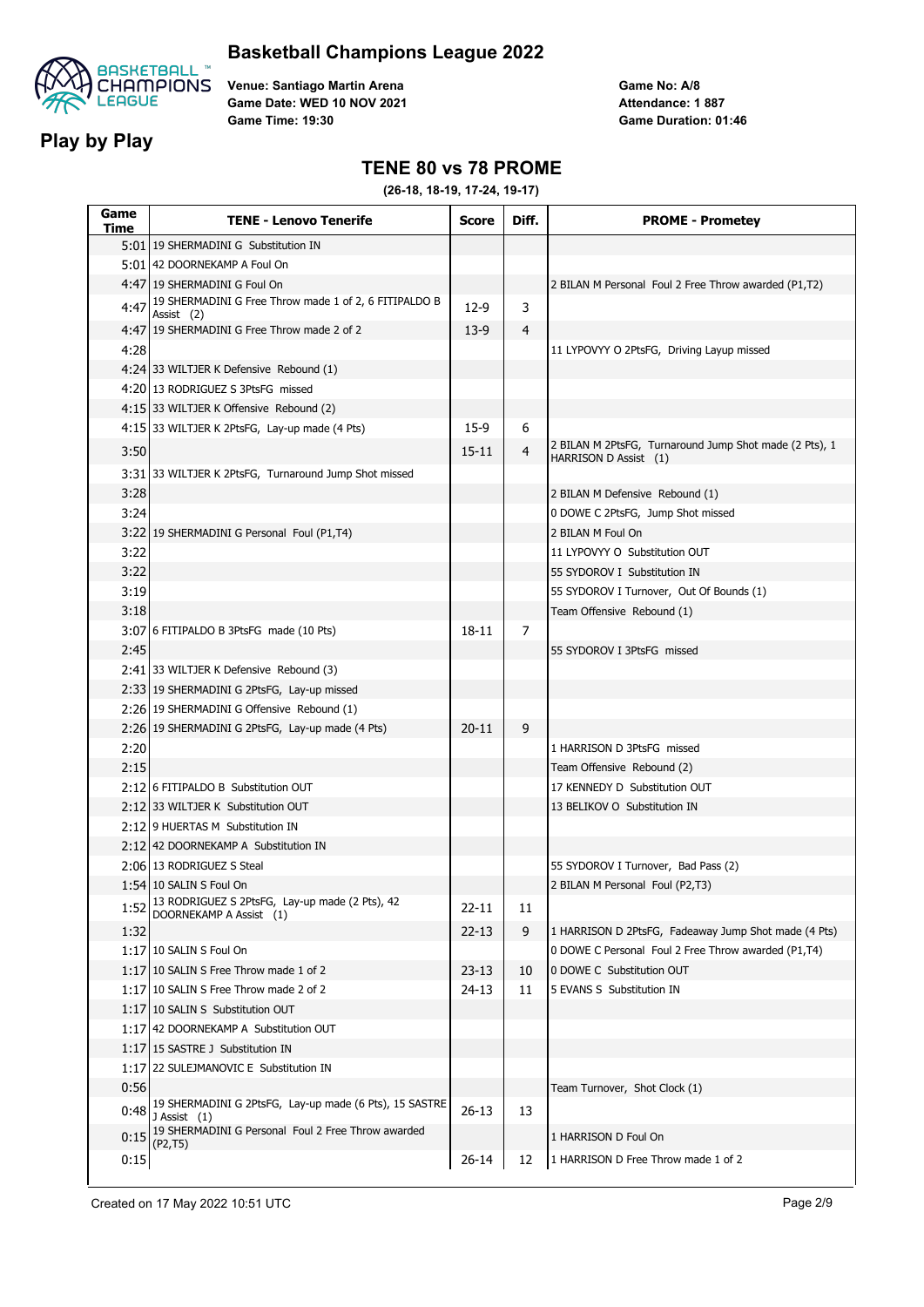

**Play by Play**

**Quarter Starters:**

**Venue: Santiago Martin Arena Game Date: WED 10 NOV 2021 Game Time: 19:30**

**Game No: A/8 Game Duration: 01:46 Attendance: 1 887**

### **TENE 80 vs 78 PROME**

**(26-18, 18-19, 17-24, 19-17)**

| Game<br>Time | <b>TENE - Lenovo Tenerife</b>                | Score     | Diff. | <b>PROME - Prometey</b>                                |
|--------------|----------------------------------------------|-----------|-------|--------------------------------------------------------|
| 0:15         |                                              | $26 - 15$ | 11    | 1 HARRISON D Free Throw made 2 of 2                    |
| 0:15         |                                              |           |       | 1 HARRISON D Substitution OUT                          |
| 0:15         |                                              |           |       | 17 KENNEDY D Substitution IN                           |
|              | 0:06 9 HUERTAS M Turnover, Ball Handling (1) |           |       | 5 EVANS S Steal                                        |
| 0:00         |                                              | $26 - 18$ | 8     | 55 SYDOROV I 3PtsFG made (3 Pts), 5 EVANS S Assist (1) |

## **SECOND QUARTER**

| <b>TENE</b><br><b>PROME</b> | 9 HUERTAS M<br>2 BILAN M                     | 13 RODRIGUEZ S<br>5 EVANS S                          | 15 SASTRE J<br>13 BELIKOV O |       | 22 SULEJMANOVIC E<br>17 KENNEDY D                                  | 35 GUERRA F<br>55 SYDOROV I |
|-----------------------------|----------------------------------------------|------------------------------------------------------|-----------------------------|-------|--------------------------------------------------------------------|-----------------------------|
|                             |                                              |                                                      |                             |       |                                                                    |                             |
| Game<br>Time                |                                              | <b>TENE - Lenovo Tenerife</b>                        | <b>Score</b>                | Diff. | <b>PROME - Prometey</b>                                            |                             |
|                             | 9:44 13 RODRIGUEZ S 3PtsFG missed            |                                                      |                             |       |                                                                    |                             |
| 9:41                        |                                              |                                                      |                             |       | 2 BILAN M Defensive Rebound (2)                                    |                             |
| 9:20                        |                                              |                                                      |                             |       | 17 KENNEDY D 2PtsFG, Driving Layup missed                          |                             |
| 9:17                        |                                              |                                                      |                             |       | Team Turnover, Shot Clock (2)                                      |                             |
| 9:04                        | Assist (2)                                   | 22 SULEJMANOVIC E 3PtsFG made (3 Pts), 35 GUERRA F   | $29-18$                     | 11    |                                                                    |                             |
| 8:46                        |                                              |                                                      |                             |       | 2 BILAN M 2PtsFG, Jump Shot missed                                 |                             |
| 8:41                        |                                              |                                                      |                             |       | 5 EVANS S Offensive Rebound (1)                                    |                             |
| 8:32                        |                                              |                                                      |                             |       | 17 KENNEDY D 3PtsFG missed                                         |                             |
|                             | 8:27 15 SASTRE J Defensive Rebound (1)       |                                                      |                             |       |                                                                    |                             |
|                             | 8:09 9 HUERTAS M 2PtsFG, Jump Shot missed    |                                                      |                             |       |                                                                    |                             |
| 8:04                        |                                              |                                                      |                             |       | 13 BELIKOV O Defensive Rebound (1)                                 |                             |
|                             | 7:56 22 SULEJMANOVIC E Steal                 |                                                      |                             |       | 2 BILAN M Turnover, Ball Handling (1)                              |                             |
|                             | 7:51 35 GUERRA F Turnover, Ball Handling (4) |                                                      |                             |       | 2 BILAN M Steal                                                    |                             |
|                             | 7:47 9 HUERTAS M Steal                       |                                                      |                             |       | 2 BILAN M Turnover, Bad Pass (2)                                   |                             |
|                             | 7:39 9 HUERTAS M Foul On                     |                                                      |                             |       | 55 SYDOROV I Unsportsmanlike Foul 2 Free Throw awarded<br>(PO, T1) |                             |
|                             | 7:39 9 HUERTAS M Free Throw made 1 of 2      |                                                      | $30 - 18$                   | 12    | 2 BILAN M Substitution OUT                                         |                             |
|                             | 7:39 9 HUERTAS M Free Throw made 2 of 2      |                                                      | $31 - 18$                   | 13    | 13 BELIKOV O Substitution OUT                                      |                             |
| 7:39                        |                                              |                                                      |                             |       | 55 SYDOROV I Turnover (3)                                          |                             |
|                             | 7:39 9 HUERTAS M Substitution OUT            |                                                      |                             |       | 1 HARRISON D Substitution IN                                       |                             |
|                             | 7:39 6 FITIPALDO B Substitution IN           |                                                      |                             |       | 22 PETROV V Substitution IN                                        |                             |
|                             | 7:32 35 GUERRA F 2PtsFG, Jump Shot missed    |                                                      |                             |       |                                                                    |                             |
|                             | 7:27 35 GUERRA F 2PtsFG, Lay-up missed       |                                                      |                             |       |                                                                    |                             |
|                             | 7:26 35 GUERRA F Offensive Rebound (4)       |                                                      |                             |       | Team Time Out                                                      |                             |
|                             | 7:26 35 GUERRA F 2PtsFG, Lay-up made (4 Pts) |                                                      | $33 - 18$                   | 15    | 55 SYDOROV I Substitution OUT                                      |                             |
| 7:26                        |                                              |                                                      |                             |       | 0 DOWE C Substitution IN                                           |                             |
|                             | 7:24 35 GUERRA F Offensive Rebound (3)       |                                                      | $33 - 18$                   | 15    |                                                                    |                             |
| 7:16                        |                                              |                                                      | $33 - 20$                   | 13    | 5 EVANS S 2PtsFG, Lay-up made (4 Pts), 0 DOWE C Assist<br>(1)      |                             |
|                             | 7:10 35 GUERRA F Substitution OUT            |                                                      |                             |       |                                                                    |                             |
|                             | 7:10 19 SHERMADINI G Substitution IN         |                                                      |                             |       |                                                                    |                             |
| 6:54                        | Assist (3)                                   | 22 SULEJMANOVIC E 3PtsFG made (6 Pts), 6 FITIPALDO B | 36-20                       | 16    |                                                                    |                             |
| 6:34                        |                                              |                                                      | $36 - 23$                   | 13    | 22 PETROV V 3PtsFG made (3 Pts), 0 DOWE C Assist (2)               |                             |
|                             | 6:11 6 FITIPALDO B Foul On                   |                                                      |                             |       | 5 EVANS S Personal Foul (P1,T2)                                    |                             |
|                             | 6:11 13 RODRIGUEZ S Substitution OUT         |                                                      |                             |       |                                                                    |                             |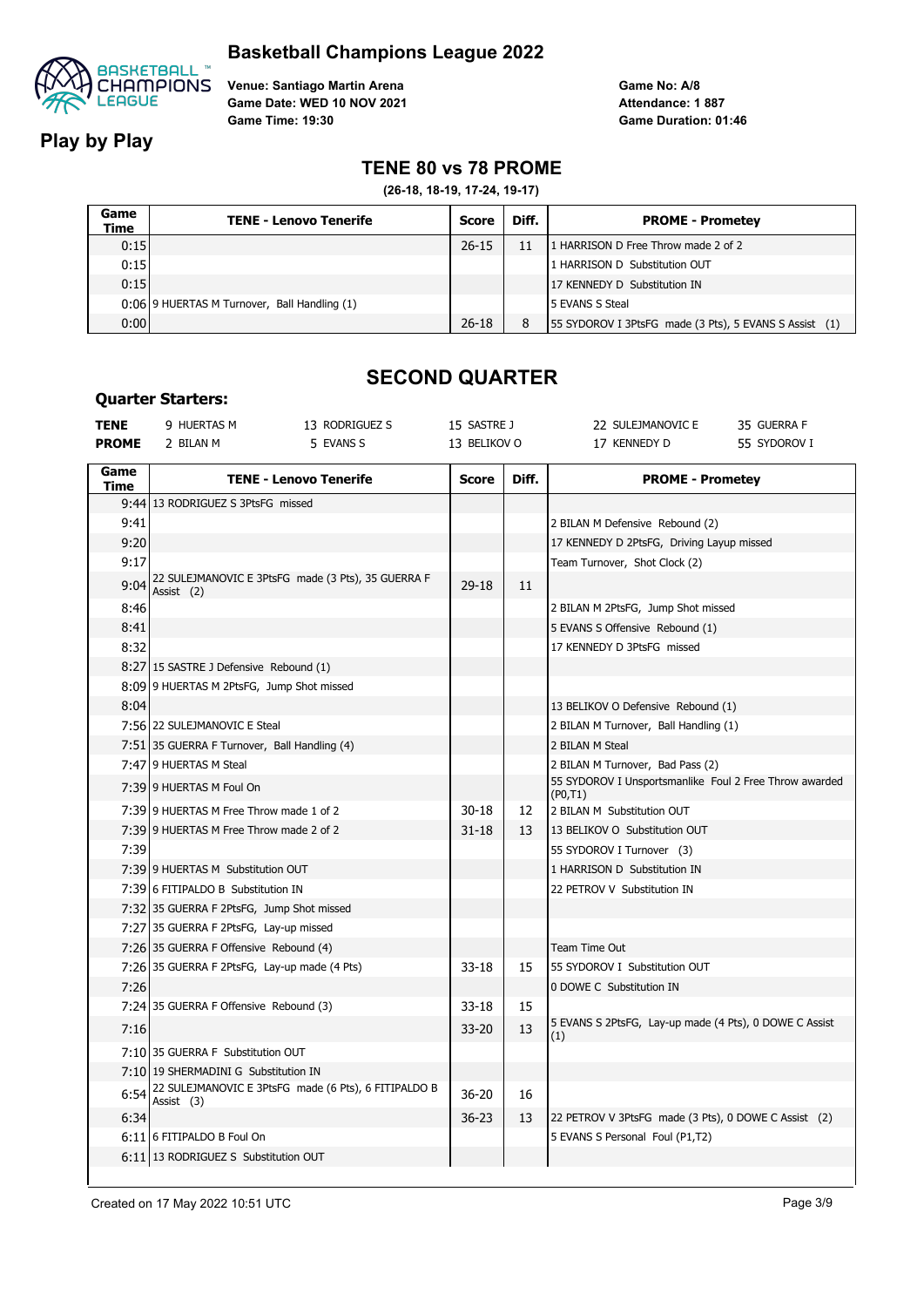



**Play by Play**

**Venue: Santiago Martin Arena Game Date: WED 10 NOV 2021 Game Time: 19:30**

**Game No: A/8 Game Duration: 01:46 Attendance: 1 887**

### **TENE 80 vs 78 PROME**

| 6:11 42 DOORNEKAMP A Substitution IN<br>6:05 6 FITIPALDO B 2PtsFG, Driving Layup missed<br>6:01<br>22 PETROV V Defensive Rebound (1)<br>17 KENNEDY D 3PtsFG made (3 Pts), 1 HARRISON D Assist<br>5:49<br>$36 - 26$<br>10<br>(2)<br>5:23 42 DOORNEKAMP A 2PtsFG, Jump Shot missed<br>5:19<br>22 PETROV V Defensive Rebound (2)<br>42 DOORNEKAMP A Personal Foul 2 Free Throw awarded<br>4:58<br>17 KENNEDY D Foul On<br>(P1, T1)<br>4:58 Team Time Out<br>17 KENNEDY D Free Throw made 1 of 2<br>4:58 15 SASTRE J Substitution OUT<br>17 KENNEDY D Free Throw made 2 of 2<br>4:58 10 SALIN S Substitution IN<br>4:32 Team Turnover, Shot Clock (1)<br>36-28<br>8<br>4:15<br>1 HARRISON D 3PtsFG missed<br>4:12 19 SHERMADINI G Defensive Rebound (2)<br>3:53 19 SHERMADINI G Turnover, Out Of Bounds (1)<br>3:53 6 FITIPALDO B Substitution OUT<br>3:53 22 SULEJMANOVIC E Substitution OUT<br>3:53 9 HUERTAS M Substitution IN<br>3:53 33 WILTJER K Substitution IN<br>3:53 19 SHERMADINI G Substitution OUT<br>3:53 35 GUERRA F Substitution IN<br>3:43<br>0 DOWE C 2PtsFG, Driving Layup missed<br>3:37<br>5 EVANS S Offensive Rebound (2)<br>3:37<br>5 EVANS S 2PtsFG, Lay-up missed<br>3:36 42 DOORNEKAMP A Defensive Rebound (4)<br>3:33 9 HUERTAS M 3PtsFG missed<br>3:28<br>17 KENNEDY D Defensive Rebound (2)<br>5 EVANS S Foul On<br>3:18 42 DOORNEKAMP A Personal Foul (P2,T2)<br>3:18 42 DOORNEKAMP A Substitution OUT<br>3:18 13 RODRIGUEZ S Substitution IN<br>1 HARRISON D Offensive Foul (P2,T3), 1 HARRISON D<br>3:13 10 SALIN S Foul On<br>Turnover (2)<br>3:05 10 SALIN S 3PtsFG missed<br>3:02 13 RODRIGUEZ S Offensive Rebound (1)<br>2:56 9 HUERTAS M 3PtsFG missed<br>2:54<br>5 EVANS S Defensive Rebound (3)<br>1 HARRISON D 3PtsFG Fast Break made (9 Pts), 5 EVANS S<br>5<br>2:50<br>36-31<br>Assist (2)<br>2:33 33 WILTJER K 3PtsFG missed<br>2:29<br>0 DOWE C Defensive Rebound (3)<br>2:18 13 RODRIGUEZ S Personal Foul (P1,T3)<br>17 KENNEDY D Foul On<br>2:04<br>1 HARRISON D 3PtsFG missed<br>2:01 10 SALIN S Defensive Rebound (2)<br>13 RODRIGUEZ S 3PtsFG Fast Break made (5 Pts), 10 SALIN<br>1:56<br>39-31<br>8<br>S Assist $(1)$<br>1:33 9 HUERTAS M Personal Foul 2 Free Throw awarded (P1,T4)<br>0 DOWE C Foul On<br>0 DOWE C Free Throw made 1 of 2<br>1:33 9 HUERTAS M Substitution OUT<br>1:33 35 GUERRA F Substitution OUT<br>0 DOWE C Free Throw made 2 of 2<br>1:33 6 FITIPALDO B Substitution IN<br>1:33 22 SULEJMANOVIC E Substitution IN | Game<br>Time | <b>TENE - Lenovo Tenerife</b> | <b>Score</b> | Diff. | <b>PROME - Prometey</b> |
|-----------------------------------------------------------------------------------------------------------------------------------------------------------------------------------------------------------------------------------------------------------------------------------------------------------------------------------------------------------------------------------------------------------------------------------------------------------------------------------------------------------------------------------------------------------------------------------------------------------------------------------------------------------------------------------------------------------------------------------------------------------------------------------------------------------------------------------------------------------------------------------------------------------------------------------------------------------------------------------------------------------------------------------------------------------------------------------------------------------------------------------------------------------------------------------------------------------------------------------------------------------------------------------------------------------------------------------------------------------------------------------------------------------------------------------------------------------------------------------------------------------------------------------------------------------------------------------------------------------------------------------------------------------------------------------------------------------------------------------------------------------------------------------------------------------------------------------------------------------------------------------------------------------------------------------------------------------------------------------------------------------------------------------------------------------------------------------------------------------------------------------------------------------------------------------------------------------------------------------------------------------------------------------------------------------------------------------------------------------------------------------------------------------------------------------------------------------------------------------------|--------------|-------------------------------|--------------|-------|-------------------------|
|                                                                                                                                                                                                                                                                                                                                                                                                                                                                                                                                                                                                                                                                                                                                                                                                                                                                                                                                                                                                                                                                                                                                                                                                                                                                                                                                                                                                                                                                                                                                                                                                                                                                                                                                                                                                                                                                                                                                                                                                                                                                                                                                                                                                                                                                                                                                                                                                                                                                                         |              |                               |              |       |                         |
|                                                                                                                                                                                                                                                                                                                                                                                                                                                                                                                                                                                                                                                                                                                                                                                                                                                                                                                                                                                                                                                                                                                                                                                                                                                                                                                                                                                                                                                                                                                                                                                                                                                                                                                                                                                                                                                                                                                                                                                                                                                                                                                                                                                                                                                                                                                                                                                                                                                                                         |              |                               |              |       |                         |
|                                                                                                                                                                                                                                                                                                                                                                                                                                                                                                                                                                                                                                                                                                                                                                                                                                                                                                                                                                                                                                                                                                                                                                                                                                                                                                                                                                                                                                                                                                                                                                                                                                                                                                                                                                                                                                                                                                                                                                                                                                                                                                                                                                                                                                                                                                                                                                                                                                                                                         |              |                               |              |       |                         |
|                                                                                                                                                                                                                                                                                                                                                                                                                                                                                                                                                                                                                                                                                                                                                                                                                                                                                                                                                                                                                                                                                                                                                                                                                                                                                                                                                                                                                                                                                                                                                                                                                                                                                                                                                                                                                                                                                                                                                                                                                                                                                                                                                                                                                                                                                                                                                                                                                                                                                         |              |                               |              |       |                         |
|                                                                                                                                                                                                                                                                                                                                                                                                                                                                                                                                                                                                                                                                                                                                                                                                                                                                                                                                                                                                                                                                                                                                                                                                                                                                                                                                                                                                                                                                                                                                                                                                                                                                                                                                                                                                                                                                                                                                                                                                                                                                                                                                                                                                                                                                                                                                                                                                                                                                                         |              |                               |              |       |                         |
|                                                                                                                                                                                                                                                                                                                                                                                                                                                                                                                                                                                                                                                                                                                                                                                                                                                                                                                                                                                                                                                                                                                                                                                                                                                                                                                                                                                                                                                                                                                                                                                                                                                                                                                                                                                                                                                                                                                                                                                                                                                                                                                                                                                                                                                                                                                                                                                                                                                                                         |              |                               |              |       |                         |
|                                                                                                                                                                                                                                                                                                                                                                                                                                                                                                                                                                                                                                                                                                                                                                                                                                                                                                                                                                                                                                                                                                                                                                                                                                                                                                                                                                                                                                                                                                                                                                                                                                                                                                                                                                                                                                                                                                                                                                                                                                                                                                                                                                                                                                                                                                                                                                                                                                                                                         |              |                               |              |       |                         |
|                                                                                                                                                                                                                                                                                                                                                                                                                                                                                                                                                                                                                                                                                                                                                                                                                                                                                                                                                                                                                                                                                                                                                                                                                                                                                                                                                                                                                                                                                                                                                                                                                                                                                                                                                                                                                                                                                                                                                                                                                                                                                                                                                                                                                                                                                                                                                                                                                                                                                         |              |                               |              |       |                         |
|                                                                                                                                                                                                                                                                                                                                                                                                                                                                                                                                                                                                                                                                                                                                                                                                                                                                                                                                                                                                                                                                                                                                                                                                                                                                                                                                                                                                                                                                                                                                                                                                                                                                                                                                                                                                                                                                                                                                                                                                                                                                                                                                                                                                                                                                                                                                                                                                                                                                                         |              |                               |              |       |                         |
|                                                                                                                                                                                                                                                                                                                                                                                                                                                                                                                                                                                                                                                                                                                                                                                                                                                                                                                                                                                                                                                                                                                                                                                                                                                                                                                                                                                                                                                                                                                                                                                                                                                                                                                                                                                                                                                                                                                                                                                                                                                                                                                                                                                                                                                                                                                                                                                                                                                                                         |              |                               |              |       |                         |
|                                                                                                                                                                                                                                                                                                                                                                                                                                                                                                                                                                                                                                                                                                                                                                                                                                                                                                                                                                                                                                                                                                                                                                                                                                                                                                                                                                                                                                                                                                                                                                                                                                                                                                                                                                                                                                                                                                                                                                                                                                                                                                                                                                                                                                                                                                                                                                                                                                                                                         |              |                               |              |       |                         |
|                                                                                                                                                                                                                                                                                                                                                                                                                                                                                                                                                                                                                                                                                                                                                                                                                                                                                                                                                                                                                                                                                                                                                                                                                                                                                                                                                                                                                                                                                                                                                                                                                                                                                                                                                                                                                                                                                                                                                                                                                                                                                                                                                                                                                                                                                                                                                                                                                                                                                         |              |                               |              |       |                         |
|                                                                                                                                                                                                                                                                                                                                                                                                                                                                                                                                                                                                                                                                                                                                                                                                                                                                                                                                                                                                                                                                                                                                                                                                                                                                                                                                                                                                                                                                                                                                                                                                                                                                                                                                                                                                                                                                                                                                                                                                                                                                                                                                                                                                                                                                                                                                                                                                                                                                                         |              |                               |              |       |                         |
|                                                                                                                                                                                                                                                                                                                                                                                                                                                                                                                                                                                                                                                                                                                                                                                                                                                                                                                                                                                                                                                                                                                                                                                                                                                                                                                                                                                                                                                                                                                                                                                                                                                                                                                                                                                                                                                                                                                                                                                                                                                                                                                                                                                                                                                                                                                                                                                                                                                                                         |              |                               |              |       |                         |
|                                                                                                                                                                                                                                                                                                                                                                                                                                                                                                                                                                                                                                                                                                                                                                                                                                                                                                                                                                                                                                                                                                                                                                                                                                                                                                                                                                                                                                                                                                                                                                                                                                                                                                                                                                                                                                                                                                                                                                                                                                                                                                                                                                                                                                                                                                                                                                                                                                                                                         |              |                               |              |       |                         |
|                                                                                                                                                                                                                                                                                                                                                                                                                                                                                                                                                                                                                                                                                                                                                                                                                                                                                                                                                                                                                                                                                                                                                                                                                                                                                                                                                                                                                                                                                                                                                                                                                                                                                                                                                                                                                                                                                                                                                                                                                                                                                                                                                                                                                                                                                                                                                                                                                                                                                         |              |                               |              |       |                         |
|                                                                                                                                                                                                                                                                                                                                                                                                                                                                                                                                                                                                                                                                                                                                                                                                                                                                                                                                                                                                                                                                                                                                                                                                                                                                                                                                                                                                                                                                                                                                                                                                                                                                                                                                                                                                                                                                                                                                                                                                                                                                                                                                                                                                                                                                                                                                                                                                                                                                                         |              |                               |              |       |                         |
|                                                                                                                                                                                                                                                                                                                                                                                                                                                                                                                                                                                                                                                                                                                                                                                                                                                                                                                                                                                                                                                                                                                                                                                                                                                                                                                                                                                                                                                                                                                                                                                                                                                                                                                                                                                                                                                                                                                                                                                                                                                                                                                                                                                                                                                                                                                                                                                                                                                                                         |              |                               |              |       |                         |
|                                                                                                                                                                                                                                                                                                                                                                                                                                                                                                                                                                                                                                                                                                                                                                                                                                                                                                                                                                                                                                                                                                                                                                                                                                                                                                                                                                                                                                                                                                                                                                                                                                                                                                                                                                                                                                                                                                                                                                                                                                                                                                                                                                                                                                                                                                                                                                                                                                                                                         |              |                               |              |       |                         |
|                                                                                                                                                                                                                                                                                                                                                                                                                                                                                                                                                                                                                                                                                                                                                                                                                                                                                                                                                                                                                                                                                                                                                                                                                                                                                                                                                                                                                                                                                                                                                                                                                                                                                                                                                                                                                                                                                                                                                                                                                                                                                                                                                                                                                                                                                                                                                                                                                                                                                         |              |                               |              |       |                         |
|                                                                                                                                                                                                                                                                                                                                                                                                                                                                                                                                                                                                                                                                                                                                                                                                                                                                                                                                                                                                                                                                                                                                                                                                                                                                                                                                                                                                                                                                                                                                                                                                                                                                                                                                                                                                                                                                                                                                                                                                                                                                                                                                                                                                                                                                                                                                                                                                                                                                                         |              |                               |              |       |                         |
|                                                                                                                                                                                                                                                                                                                                                                                                                                                                                                                                                                                                                                                                                                                                                                                                                                                                                                                                                                                                                                                                                                                                                                                                                                                                                                                                                                                                                                                                                                                                                                                                                                                                                                                                                                                                                                                                                                                                                                                                                                                                                                                                                                                                                                                                                                                                                                                                                                                                                         |              |                               |              |       |                         |
|                                                                                                                                                                                                                                                                                                                                                                                                                                                                                                                                                                                                                                                                                                                                                                                                                                                                                                                                                                                                                                                                                                                                                                                                                                                                                                                                                                                                                                                                                                                                                                                                                                                                                                                                                                                                                                                                                                                                                                                                                                                                                                                                                                                                                                                                                                                                                                                                                                                                                         |              |                               |              |       |                         |
|                                                                                                                                                                                                                                                                                                                                                                                                                                                                                                                                                                                                                                                                                                                                                                                                                                                                                                                                                                                                                                                                                                                                                                                                                                                                                                                                                                                                                                                                                                                                                                                                                                                                                                                                                                                                                                                                                                                                                                                                                                                                                                                                                                                                                                                                                                                                                                                                                                                                                         |              |                               |              |       |                         |
|                                                                                                                                                                                                                                                                                                                                                                                                                                                                                                                                                                                                                                                                                                                                                                                                                                                                                                                                                                                                                                                                                                                                                                                                                                                                                                                                                                                                                                                                                                                                                                                                                                                                                                                                                                                                                                                                                                                                                                                                                                                                                                                                                                                                                                                                                                                                                                                                                                                                                         |              |                               |              |       |                         |
|                                                                                                                                                                                                                                                                                                                                                                                                                                                                                                                                                                                                                                                                                                                                                                                                                                                                                                                                                                                                                                                                                                                                                                                                                                                                                                                                                                                                                                                                                                                                                                                                                                                                                                                                                                                                                                                                                                                                                                                                                                                                                                                                                                                                                                                                                                                                                                                                                                                                                         |              |                               |              |       |                         |
|                                                                                                                                                                                                                                                                                                                                                                                                                                                                                                                                                                                                                                                                                                                                                                                                                                                                                                                                                                                                                                                                                                                                                                                                                                                                                                                                                                                                                                                                                                                                                                                                                                                                                                                                                                                                                                                                                                                                                                                                                                                                                                                                                                                                                                                                                                                                                                                                                                                                                         |              |                               |              |       |                         |
|                                                                                                                                                                                                                                                                                                                                                                                                                                                                                                                                                                                                                                                                                                                                                                                                                                                                                                                                                                                                                                                                                                                                                                                                                                                                                                                                                                                                                                                                                                                                                                                                                                                                                                                                                                                                                                                                                                                                                                                                                                                                                                                                                                                                                                                                                                                                                                                                                                                                                         |              |                               |              |       |                         |
|                                                                                                                                                                                                                                                                                                                                                                                                                                                                                                                                                                                                                                                                                                                                                                                                                                                                                                                                                                                                                                                                                                                                                                                                                                                                                                                                                                                                                                                                                                                                                                                                                                                                                                                                                                                                                                                                                                                                                                                                                                                                                                                                                                                                                                                                                                                                                                                                                                                                                         |              |                               |              |       |                         |
|                                                                                                                                                                                                                                                                                                                                                                                                                                                                                                                                                                                                                                                                                                                                                                                                                                                                                                                                                                                                                                                                                                                                                                                                                                                                                                                                                                                                                                                                                                                                                                                                                                                                                                                                                                                                                                                                                                                                                                                                                                                                                                                                                                                                                                                                                                                                                                                                                                                                                         |              |                               |              |       |                         |
|                                                                                                                                                                                                                                                                                                                                                                                                                                                                                                                                                                                                                                                                                                                                                                                                                                                                                                                                                                                                                                                                                                                                                                                                                                                                                                                                                                                                                                                                                                                                                                                                                                                                                                                                                                                                                                                                                                                                                                                                                                                                                                                                                                                                                                                                                                                                                                                                                                                                                         |              |                               |              |       |                         |
|                                                                                                                                                                                                                                                                                                                                                                                                                                                                                                                                                                                                                                                                                                                                                                                                                                                                                                                                                                                                                                                                                                                                                                                                                                                                                                                                                                                                                                                                                                                                                                                                                                                                                                                                                                                                                                                                                                                                                                                                                                                                                                                                                                                                                                                                                                                                                                                                                                                                                         |              |                               |              |       |                         |
|                                                                                                                                                                                                                                                                                                                                                                                                                                                                                                                                                                                                                                                                                                                                                                                                                                                                                                                                                                                                                                                                                                                                                                                                                                                                                                                                                                                                                                                                                                                                                                                                                                                                                                                                                                                                                                                                                                                                                                                                                                                                                                                                                                                                                                                                                                                                                                                                                                                                                         |              |                               |              |       |                         |
|                                                                                                                                                                                                                                                                                                                                                                                                                                                                                                                                                                                                                                                                                                                                                                                                                                                                                                                                                                                                                                                                                                                                                                                                                                                                                                                                                                                                                                                                                                                                                                                                                                                                                                                                                                                                                                                                                                                                                                                                                                                                                                                                                                                                                                                                                                                                                                                                                                                                                         |              |                               |              |       |                         |
|                                                                                                                                                                                                                                                                                                                                                                                                                                                                                                                                                                                                                                                                                                                                                                                                                                                                                                                                                                                                                                                                                                                                                                                                                                                                                                                                                                                                                                                                                                                                                                                                                                                                                                                                                                                                                                                                                                                                                                                                                                                                                                                                                                                                                                                                                                                                                                                                                                                                                         |              |                               |              |       |                         |
|                                                                                                                                                                                                                                                                                                                                                                                                                                                                                                                                                                                                                                                                                                                                                                                                                                                                                                                                                                                                                                                                                                                                                                                                                                                                                                                                                                                                                                                                                                                                                                                                                                                                                                                                                                                                                                                                                                                                                                                                                                                                                                                                                                                                                                                                                                                                                                                                                                                                                         |              |                               |              |       |                         |
|                                                                                                                                                                                                                                                                                                                                                                                                                                                                                                                                                                                                                                                                                                                                                                                                                                                                                                                                                                                                                                                                                                                                                                                                                                                                                                                                                                                                                                                                                                                                                                                                                                                                                                                                                                                                                                                                                                                                                                                                                                                                                                                                                                                                                                                                                                                                                                                                                                                                                         |              |                               |              |       |                         |
|                                                                                                                                                                                                                                                                                                                                                                                                                                                                                                                                                                                                                                                                                                                                                                                                                                                                                                                                                                                                                                                                                                                                                                                                                                                                                                                                                                                                                                                                                                                                                                                                                                                                                                                                                                                                                                                                                                                                                                                                                                                                                                                                                                                                                                                                                                                                                                                                                                                                                         |              |                               |              |       |                         |
|                                                                                                                                                                                                                                                                                                                                                                                                                                                                                                                                                                                                                                                                                                                                                                                                                                                                                                                                                                                                                                                                                                                                                                                                                                                                                                                                                                                                                                                                                                                                                                                                                                                                                                                                                                                                                                                                                                                                                                                                                                                                                                                                                                                                                                                                                                                                                                                                                                                                                         |              |                               |              |       |                         |
|                                                                                                                                                                                                                                                                                                                                                                                                                                                                                                                                                                                                                                                                                                                                                                                                                                                                                                                                                                                                                                                                                                                                                                                                                                                                                                                                                                                                                                                                                                                                                                                                                                                                                                                                                                                                                                                                                                                                                                                                                                                                                                                                                                                                                                                                                                                                                                                                                                                                                         |              |                               |              |       |                         |
|                                                                                                                                                                                                                                                                                                                                                                                                                                                                                                                                                                                                                                                                                                                                                                                                                                                                                                                                                                                                                                                                                                                                                                                                                                                                                                                                                                                                                                                                                                                                                                                                                                                                                                                                                                                                                                                                                                                                                                                                                                                                                                                                                                                                                                                                                                                                                                                                                                                                                         |              |                               |              |       |                         |
|                                                                                                                                                                                                                                                                                                                                                                                                                                                                                                                                                                                                                                                                                                                                                                                                                                                                                                                                                                                                                                                                                                                                                                                                                                                                                                                                                                                                                                                                                                                                                                                                                                                                                                                                                                                                                                                                                                                                                                                                                                                                                                                                                                                                                                                                                                                                                                                                                                                                                         |              |                               |              |       |                         |
|                                                                                                                                                                                                                                                                                                                                                                                                                                                                                                                                                                                                                                                                                                                                                                                                                                                                                                                                                                                                                                                                                                                                                                                                                                                                                                                                                                                                                                                                                                                                                                                                                                                                                                                                                                                                                                                                                                                                                                                                                                                                                                                                                                                                                                                                                                                                                                                                                                                                                         |              |                               |              |       |                         |
|                                                                                                                                                                                                                                                                                                                                                                                                                                                                                                                                                                                                                                                                                                                                                                                                                                                                                                                                                                                                                                                                                                                                                                                                                                                                                                                                                                                                                                                                                                                                                                                                                                                                                                                                                                                                                                                                                                                                                                                                                                                                                                                                                                                                                                                                                                                                                                                                                                                                                         |              |                               |              |       |                         |
|                                                                                                                                                                                                                                                                                                                                                                                                                                                                                                                                                                                                                                                                                                                                                                                                                                                                                                                                                                                                                                                                                                                                                                                                                                                                                                                                                                                                                                                                                                                                                                                                                                                                                                                                                                                                                                                                                                                                                                                                                                                                                                                                                                                                                                                                                                                                                                                                                                                                                         |              |                               |              |       |                         |
|                                                                                                                                                                                                                                                                                                                                                                                                                                                                                                                                                                                                                                                                                                                                                                                                                                                                                                                                                                                                                                                                                                                                                                                                                                                                                                                                                                                                                                                                                                                                                                                                                                                                                                                                                                                                                                                                                                                                                                                                                                                                                                                                                                                                                                                                                                                                                                                                                                                                                         |              |                               |              |       |                         |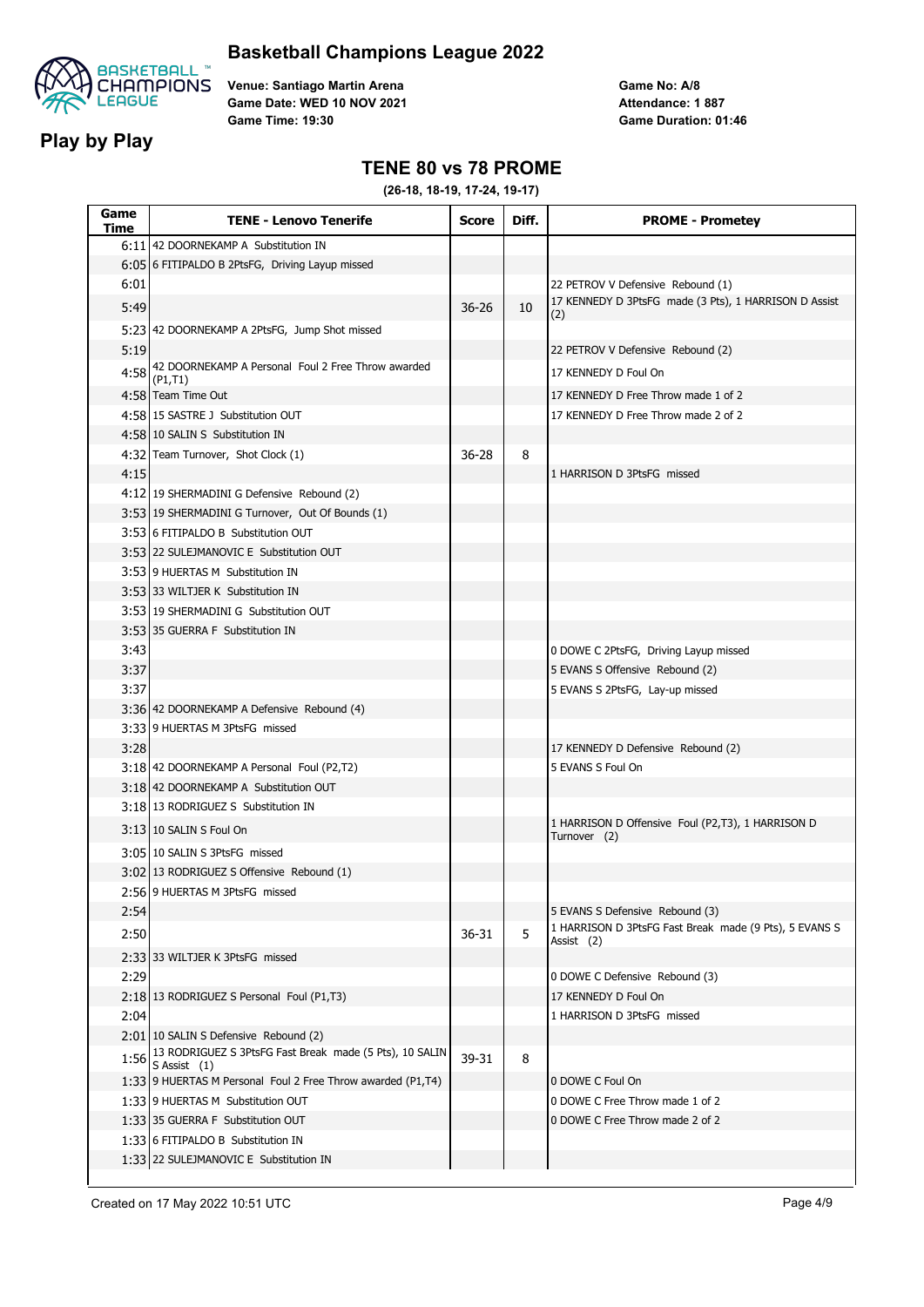

**Play by Play**

**Venue: Santiago Martin Arena Game Date: WED 10 NOV 2021 Game Time: 19:30**

**Game No: A/8 Game Duration: 01:46 Attendance: 1 887**

### **TENE 80 vs 78 PROME**

**(26-18, 18-19, 17-24, 19-17)**

| Game<br>Time | <b>TENE - Lenovo Tenerife</b>                                 | Score     | Diff.          | <b>PROME - Prometey</b>                                          |
|--------------|---------------------------------------------------------------|-----------|----------------|------------------------------------------------------------------|
|              | 1:23 10 SALIN S 3PtsFG made (5 Pts), 6 FITIPALDO B Assist (4) | $42 - 33$ | 9              |                                                                  |
| 1:02         |                                                               | $42 - 35$ | $\overline{7}$ | 5 EVANS S 2PtsFG, Jump Shot made (6 Pts), 0 DOWE C<br>Assist (3) |
|              | 0:39 6 FITIPALDO B 2PtsFG, Driving Layup made (12 Pts)        | 44-35     | 9              |                                                                  |
| 0:22         |                                                               | 44-37     | $\overline{7}$ | 17 KENNEDY D 2PtsFG, Step Back Jump Shot made (7 Pts)            |
|              | 0:20 Team Time Out                                            |           |                | 1 HARRISON D Substitution OUT                                    |
|              | 0:20122 SULEJMANOVIC E Substitution OUT                       |           |                | 22 PETROV V Substitution OUT                                     |
|              | 0:2019 HUERTAS M Substitution IN                              |           |                | 7 LUKASHOV D Substitution IN                                     |
| 0:20         |                                                               |           |                | 13 BELIKOV O Substitution IN                                     |
|              | 0:03 10 SALIN S Foul On                                       |           |                | 7 LUKASHOV D Personal Foul (P1,T4)                               |
|              | 0:03113 RODRIGUEZ S Substitution OUT                          |           |                |                                                                  |
|              | 0:03 35 GUERRA F Substitution IN                              |           |                |                                                                  |
|              | 0:02 33 WILTJER K 2PtsFG, Step Back Jump Shot missed          |           |                |                                                                  |
| 0:00         |                                                               |           |                | 5 EVANS S Defensive Rebound (4)                                  |

# **THIRD QUARTER**

#### **Quarter Starters:**

| <b>TENE</b>  | 6 FITIPALDO B                                   | 10 SALIN S                                             | 13 RODRIGUEZ S |                | 19 SHERMADINI G                                                        | 33 WILTJER K |
|--------------|-------------------------------------------------|--------------------------------------------------------|----------------|----------------|------------------------------------------------------------------------|--------------|
| <b>PROME</b> | 0 DOWE C                                        | 1 HARRISON D                                           | 5 EVANS S      |                | 17 KENNEDY D                                                           | 22 PETROV V  |
| Game<br>Time |                                                 | <b>TENE - Lenovo Tenerife</b>                          | <b>Score</b>   | Diff.          | <b>PROME - Prometey</b>                                                |              |
| 9:44         |                                                 |                                                        |                |                | 0 DOWE C 3PtsFG missed                                                 |              |
|              | 9:41 10 SALIN S Defensive Rebound (3)           |                                                        |                |                |                                                                        |              |
|              | 9:25 19 SHERMADINI G 2PtsFG, Jump Shot missed   |                                                        |                |                | 5 EVANS S Block (1)                                                    |              |
| 9:19         |                                                 |                                                        |                |                | 5 EVANS S Defensive Rebound (5)                                        |              |
| 9:17         |                                                 |                                                        | 44-40          | $\overline{4}$ | 22 PETROV V 3PtsFG Fast Break made (6 Pts), 17 KENNEDY<br>D Assist (2) |              |
|              | Assist $(1)$                                    | 8:56 33 WILTJER K 3PtsFG made (7 Pts), 19 SHERMADINI G | 47-40          | $\overline{7}$ |                                                                        |              |
| 8:31         |                                                 |                                                        | $47 - 42$      | 5              | 22 PETROV V 2PtsFG, Lay-up made (8 Pts), 0 DOWE C Assist<br>(4)        |              |
| 8:21         | FITIPALDO B Assist (5)                          | 19 SHERMADINI G 2PtsFG, Lay-up made (8 Pts), 6         | 49-42          | $\overline{7}$ |                                                                        |              |
|              | 7:59 19 SHERMADINI G Personal Foul (P3,T1)      |                                                        |                |                | 5 EVANS S Foul On                                                      |              |
|              | 7:59 19 SHERMADINI G Substitution OUT           |                                                        |                |                |                                                                        |              |
|              | 7:59 35 GUERRA F Substitution IN                |                                                        |                |                |                                                                        |              |
| 7:47         |                                                 |                                                        | 49-44          | 5              | 0 DOWE C 2PtsFG, Fadeaway Jump Shot made (6 Pts)                       |              |
|              | 7:28 6 FITIPALDO B Turnover, Double Dribble (1) |                                                        |                |                |                                                                        |              |
| 7:16         |                                                 |                                                        | 49-46          | 3              | 0 DOWE C 2PtsFG, Turnaround Jump Shot made (8 Pts)                     |              |
|              | 7:00 6 FITIPALDO B 3PtsFG missed                |                                                        |                |                |                                                                        |              |
| 6:57         |                                                 |                                                        |                |                | 22 PETROV V Defensive Rebound (3)                                      |              |
| 6:45         |                                                 |                                                        |                |                | 5 EVANS S Turnover, Travel (1)                                         |              |
|              | 6:35 10 SALIN S Foul On                         |                                                        |                |                | 1 HARRISON D Personal Foul (P3,T1)                                     |              |
|              | 6:23 35 GUERRA F Turnover, Travel (5)           |                                                        |                |                |                                                                        |              |
| 6:10         |                                                 |                                                        | 49-49          | 0              | 22 PETROV V 3PtsFG made (11 Pts), 0 DOWE C Assist (5)                  |              |
|              | 5:54 35 GUERRA F Foul On                        |                                                        |                |                | 5 EVANS S Personal Foul (P2,T2)                                        |              |
|              | 5:54 33 WILTJER K Substitution OUT              |                                                        |                |                |                                                                        |              |
|              | 5:54 42 DOORNEKAMP A Substitution IN            |                                                        |                |                |                                                                        |              |
|              | 5:47 35 GUERRA F 2PtsFG, Driving Layup missed   |                                                        |                |                |                                                                        |              |
|              | 5:42 Team Offensive Rebound (2)                 |                                                        |                |                |                                                                        |              |
|              |                                                 |                                                        |                |                |                                                                        |              |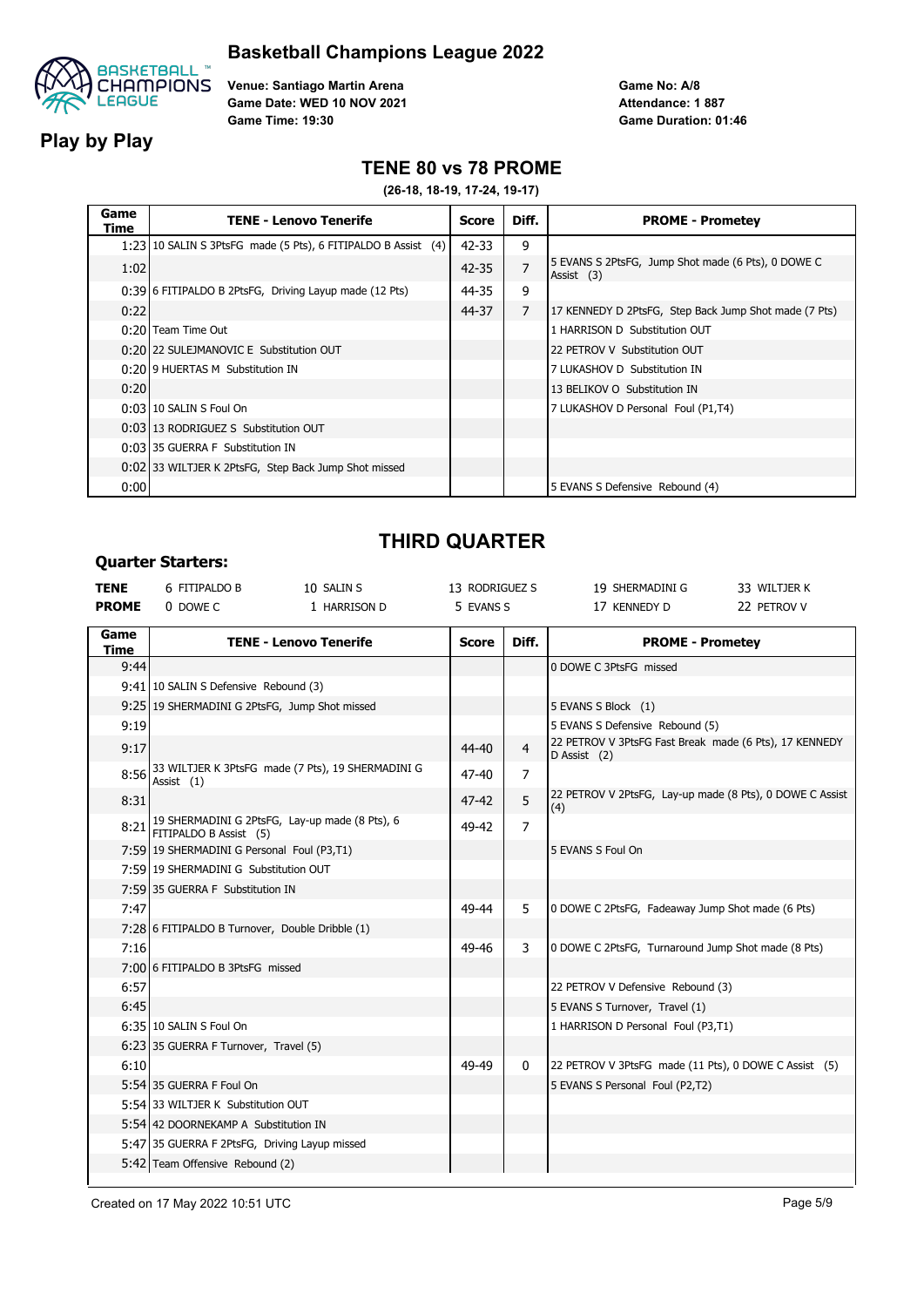

**Play by Play**

**Venue: Santiago Martin Arena Game Date: WED 10 NOV 2021 Game Time: 19:30**

**Game No: A/8 Game Duration: 01:46 Attendance: 1 887**

### **TENE 80 vs 78 PROME**

| Game<br>Time | <b>TENE - Lenovo Tenerife</b>                                        | <b>Score</b> | Diff. | <b>PROME - Prometey</b>                                 |
|--------------|----------------------------------------------------------------------|--------------|-------|---------------------------------------------------------|
|              | 5:40 10 SALIN S 2PtsFG, Driving Layup missed                         |              |       |                                                         |
|              | 5:37 6 FITIPALDO B Offensive Rebound (1)                             |              |       |                                                         |
|              | 5:36 42 DOORNEKAMP A 3PtsFG missed                                   |              |       |                                                         |
| 5:33         |                                                                      |              |       | 22 PETROV V Defensive Rebound (4)                       |
| 5:15         |                                                                      | 49-52        | -3    | 1 HARRISON D 3PtsFG made (12 Pts), 5 EVANS S Assist (3) |
|              | 4:55 6 FITIPALDO B 2PtsFG, Jump Shot made (14 Pts)                   | 51-52        | -1    |                                                         |
|              | 4:39 42 DOORNEKAMP A Steal                                           |              |       | 17 KENNEDY D Turnover, Bad Pass (1)                     |
|              | 4:25 35 GUERRA F Turnover, Ball Handling (6)                         |              |       | 5 EVANS S Steal                                         |
| 4:19         |                                                                      |              |       | 0 DOWE C 3PtsFG missed                                  |
| 4:15         |                                                                      |              |       | 5 EVANS S Offensive Rebound (6)                         |
| 4:14         |                                                                      |              |       | 1 HARRISON D 3PtsFG missed                              |
|              | 4:09 42 DOORNEKAMP A Defensive Rebound (5)                           |              |       |                                                         |
|              | 3:57 35 GUERRA F 2PtsFG, Dunk missed                                 |              |       |                                                         |
|              | 3:53 6 FITIPALDO B Offensive Rebound (2)                             |              |       |                                                         |
|              | 3:50 42 DOORNEKAMP A 3PtsFG missed                                   |              |       |                                                         |
| 3:46         |                                                                      |              |       | 0 DOWE C Defensive Rebound (4)                          |
|              | 3:43 6 FITIPALDO B Personal Foul (P2,T2)                             |              |       | 0 DOWE C Foul On                                        |
|              | 3:43 10 SALIN S Substitution OUT                                     |              |       | 1 HARRISON D Substitution OUT                           |
|              | 3:43 13 RODRIGUEZ S Substitution OUT                                 |              |       | 17 KENNEDY D Substitution OUT                           |
|              | 3:43 9 HUERTAS M Substitution IN                                     |              |       | 11 LYPOVYY O Substitution IN                            |
|              | 3:43 15 SASTRE J Substitution IN                                     |              |       | 55 SYDOROV I Substitution IN                            |
| 3:33         |                                                                      | 51-54        | -3    | 55 SYDOROV I 2PtsFG, Floating Jump Shot made (5 Pts)    |
|              | 3:19 6 FITIPALDO B Foul On                                           |              |       | 11 LYPOVYY O Personal Foul 2 Free Throw awarded (P2,T3) |
|              | 3:19 6 FITIPALDO B Free Throw made 1 of 2                            | $52 - 54$    | $-2$  |                                                         |
|              | 3:19 6 FITIPALDO B Free Throw made 2 of 2                            | 53-54        | -1    |                                                         |
|              | 3:19 6 FITIPALDO B Substitution OUT                                  |              |       |                                                         |
|              | 3:19 22 SULEJMANOVIC E Substitution IN                               |              |       |                                                         |
| 3:02         |                                                                      |              |       | 5 EVANS S 2PtsFG, Turnaround Jump Shot missed           |
|              | 2:58 35 GUERRA F Defensive Rebound (5)                               |              |       |                                                         |
|              | 2:47 9 HUERTAS M 3PtsFG missed                                       |              |       |                                                         |
| 2:44         |                                                                      |              |       | Team Defensive Rebound (3)                              |
| 2:44         |                                                                      |              |       | 5 EVANS S Substitution OUT                              |
| 2:44         |                                                                      |              |       | 2 BILAN M Substitution IN                               |
| 2:39         |                                                                      | $53 - 57$    | -4    | 22 PETROV V 3PtsFG made (14 Pts), 55 SYDOROV I Assist   |
|              | 2:24 22 SULEJMANOVIC E Turnover, Bad Pass (1)                        |              |       | (1)<br>55 SYDOROV I Steal                               |
|              |                                                                      |              |       | 22 PETROV V 2PtsFG, Dunk made (16 Pts), 55 SYDOROV I    |
| 2:21         |                                                                      | 53-59        | -6    | Assist (2)                                              |
|              | 2:13 Team Time Out                                                   |              |       |                                                         |
| 1:56         | 35 GUERRA F 2PtsFG, Lay-up made (6 Pts), 9 HUERTAS M<br>Assist $(1)$ | 55-59        | -4    | 11 LYPOVYY O Personal Foul (P3,T4)                      |
|              | 1:56 35 GUERRA F Foul On                                             |              |       | 0 DOWE C Defensive Rebound (5)                          |
|              | 1:56 35 GUERRA F Free Throw missed 1 of 1                            |              |       |                                                         |
| 1:42         |                                                                      |              |       | 55 SYDOROV I 2PtsFG, Floating Jump Shot missed          |
|              | 1:38 15 SASTRE J Defensive Rebound (2)                               |              |       |                                                         |
| 1:30         | 35 GUERRA F 2PtsFG, Jump Shot made (8 Pts), 22                       | 57-59        | $-2$  |                                                         |
|              | SULEJMANOVIC E Assist (1)                                            |              |       | Team Time Out                                           |
| 1:26<br>1:26 |                                                                      |              |       | 0 DOWE C Substitution OUT                               |
|              |                                                                      |              |       |                                                         |
| 1:26         |                                                                      |              |       | 1 HARRISON D Substitution IN                            |
|              |                                                                      |              |       |                                                         |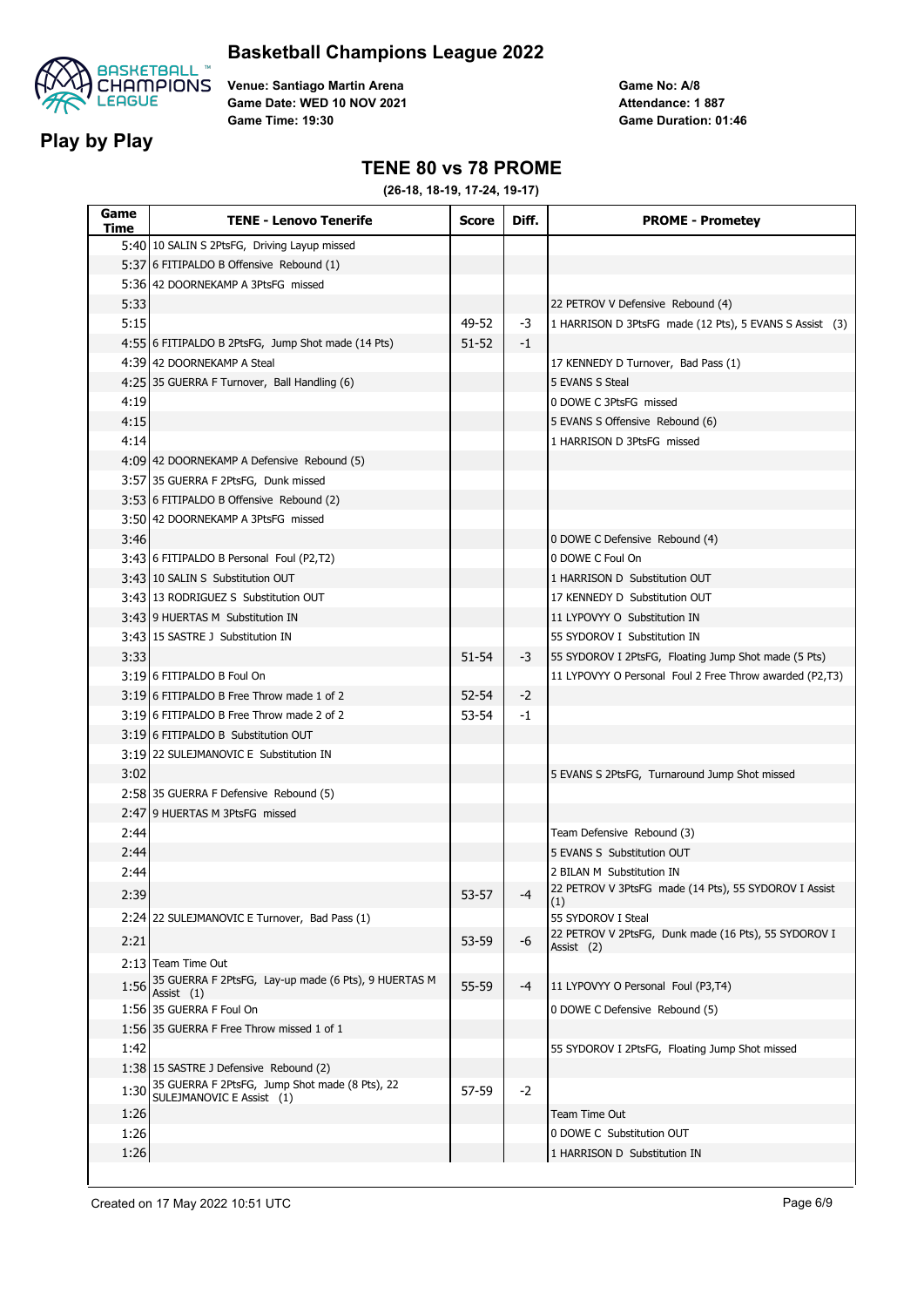

**Play by Play**

**Venue: Santiago Martin Arena Game Date: WED 10 NOV 2021 Game Time: 19:30**

**Game No: A/8 Game Duration: 01:46 Attendance: 1 887**

### **TENE 80 vs 78 PROME**

**(26-18, 18-19, 17-24, 19-17)**

| Game<br>Time | <b>TENE - Lenovo Tenerife</b>                                                          | Score     | Diff.        | <b>PROME - Prometey</b>                                        |
|--------------|----------------------------------------------------------------------------------------|-----------|--------------|----------------------------------------------------------------|
| 1:14         |                                                                                        | $57 - 61$ | $-4$         | 2 BILAN M 2PtsFG, Dunk made (4 Pts), 22 PETROV V Assist<br>(1) |
|              | 0:47 35 GUERRA F 2PtsFG, Jump Shot missed                                              |           |              |                                                                |
|              | 0:44 22 SULEJMANOVIC E Offensive Rebound (1)                                           |           |              |                                                                |
|              | 0:43 22 SULEJMANOVIC E 2PtsFG, Jump Shot made (8 Pts)                                  | $59 - 61$ | $-2$         |                                                                |
| 0:28         |                                                                                        |           |              | 55 SYDOROV I 3PtsFG missed                                     |
|              | 0:25 22 SULEJMANOVIC E Defensive Rebound (2)                                           |           |              |                                                                |
|              | 0:05 35 GUERRA F 2PtsFG, Turnaround Jump Shot made (10<br>Pts), 9 HUERTAS M Assist (2) | 61-61     | $\mathbf{0}$ | 55 SYDOROV I Personal Foul (P1,T5)                             |
|              | 0:05 35 GUERRA F Foul On                                                               |           |              | 1 HARRISON D Defensive Rebound (1)                             |
|              | 0:05 35 GUERRA F Free Throw missed 1 of 1                                              |           |              |                                                                |
| 0:00         |                                                                                        |           |              | 55 SYDOROV I 3PtsFG missed                                     |

## **Quarter Starters:**

# **FOURTH QUARTER**

| <b>TENE</b>  | 9 HUERTAS M                                                                  | 10 SALIN S                                                                                 | 15 SASTRE J  |                | 22 SULEJMANOVIC E                                      | 35 GUERRA F |
|--------------|------------------------------------------------------------------------------|--------------------------------------------------------------------------------------------|--------------|----------------|--------------------------------------------------------|-------------|
| <b>PROME</b> | 0 DOWE C                                                                     | 1 HARRISON D                                                                               | 5 EVANS S    |                | 17 KENNEDY D                                           | 22 PETROV V |
| Game         |                                                                              |                                                                                            |              |                |                                                        |             |
| Time         |                                                                              | <b>TENE - Lenovo Tenerife</b>                                                              | <b>Score</b> | Diff.          | <b>PROME - Prometey</b>                                |             |
|              | 9:51 9 HUERTAS M 2PtsFG, Driving Layup missed                                |                                                                                            |              |                |                                                        |             |
| 9:48         |                                                                              |                                                                                            |              |                | 5 EVANS S Defensive Rebound (7)                        |             |
|              | 9:37 10 SALIN S Personal Foul (P1,T1)                                        |                                                                                            |              |                | 17 KENNEDY D Foul On                                   |             |
|              | 9:31 15 SASTRE J Block (1)                                                   |                                                                                            |              |                | 5 EVANS S 2PtsFG, Lay-up missed                        |             |
|              | 9:25 9 HUERTAS M Defensive Rebound (1)                                       |                                                                                            |              |                |                                                        |             |
|              |                                                                              | 9:16 9 HUERTAS M 2PtsFG, Floating Jump Shot made (4 Pts)                                   | 63-61        | 2              |                                                        |             |
|              | 8:56 22 SULEJMANOVIC E Personal Foul (P1,T2)                                 |                                                                                            |              |                | 22 PETROV V Foul On                                    |             |
| 8:54         |                                                                              |                                                                                            | 63-64        | $-1$           | 22 PETROV V 3PtsFG made (19 Pts), 0 DOWE C Assist (6)  |             |
|              |                                                                              | 8:37 9 HUERTAS M 2PtsFG, Fadeaway Jump Shot made (6 Pts)                                   | 65-64        | $\mathbf{1}$   |                                                        |             |
|              |                                                                              | 8:17 35 GUERRA F Personal Foul 2 Free Throw awarded (P3,T3)                                |              |                | 5 EVANS S Foul On                                      |             |
|              | 8:17135 GUERRA F Substitution OUT                                            |                                                                                            |              |                | 5 EVANS S Free Throw made 1 of 2                       |             |
|              | 8:17 19 SHERMADINI G Substitution IN                                         |                                                                                            |              |                | 5 EVANS S Free Throw missed 2 of 2                     |             |
|              | 8:17 22 SULEJMANOVIC E Defensive Rebound (3)                                 |                                                                                            | 65-65        | 0              |                                                        |             |
|              |                                                                              | 7:55 19 SHERMADINI G 2PtsFG, Turnaround Jump Shot made<br>(10 Pts), 9 HUERTAS M Assist (3) | 67-65        | $\overline{2}$ |                                                        |             |
|              |                                                                              | 7:46 10 SALIN S Personal Foul 2 Free Throw awarded (P2,T4)                                 |              |                | 1 HARRISON D Foul On                                   |             |
|              | 7:46 15 SASTRE J Substitution OUT                                            |                                                                                            |              |                | 1 HARRISON D Free Throw made 1 of 2                    |             |
|              | 7:46 42 DOORNEKAMP A Substitution IN                                         |                                                                                            |              |                | 1 HARRISON D Free Throw made 2 of 2                    |             |
|              | 7:23 22 SULEJMANOVIC E 3PtsFG missed                                         |                                                                                            | 67-67        | 0              |                                                        |             |
| 7:20         |                                                                              |                                                                                            |              |                | 0 DOWE C Defensive Rebound (6)                         |             |
| 7:17         | (P2, T5)                                                                     | 22 SULEJMANOVIC E Personal Foul 2 Free Throw awarded                                       |              |                | 1 HARRISON D Foul On                                   |             |
| 7:17         |                                                                              |                                                                                            | 67-68        | $-1$           | 1 HARRISON D Free Throw Fast Break made 1 of 2         |             |
| 7:17         |                                                                              |                                                                                            | 67-69        | $-2$           | 1 HARRISON D Free Throw Fast Break made 2 of 2         |             |
|              | 7:02 22 SULEJMANOVIC E Foul On                                               |                                                                                            |              |                | 22 PETROV V Personal Foul 2 Free Throw awarded (P1,T1) |             |
|              | 7:02 22 SULEJMANOVIC E Free Throw made 1 of 2, 19<br>SHERMADINI G Assist (2) |                                                                                            | 68-69        | -1             | 1 HARRISON D Defensive Rebound (2)                     |             |
|              | 7:02 22 SULEJMANOVIC E Free Throw missed 2 of 2                              |                                                                                            |              |                |                                                        |             |
| 6:58         |                                                                              |                                                                                            |              |                | 1 HARRISON D 3PtsFG missed                             |             |
| 6:52         |                                                                              |                                                                                            |              |                | 17 KENNEDY D Offensive Rebound (3)                     |             |
| 6:52         |                                                                              |                                                                                            | 68-71        | -3             | 17 KENNEDY D 2PtsFG, Lay-up made (9 Pts)               |             |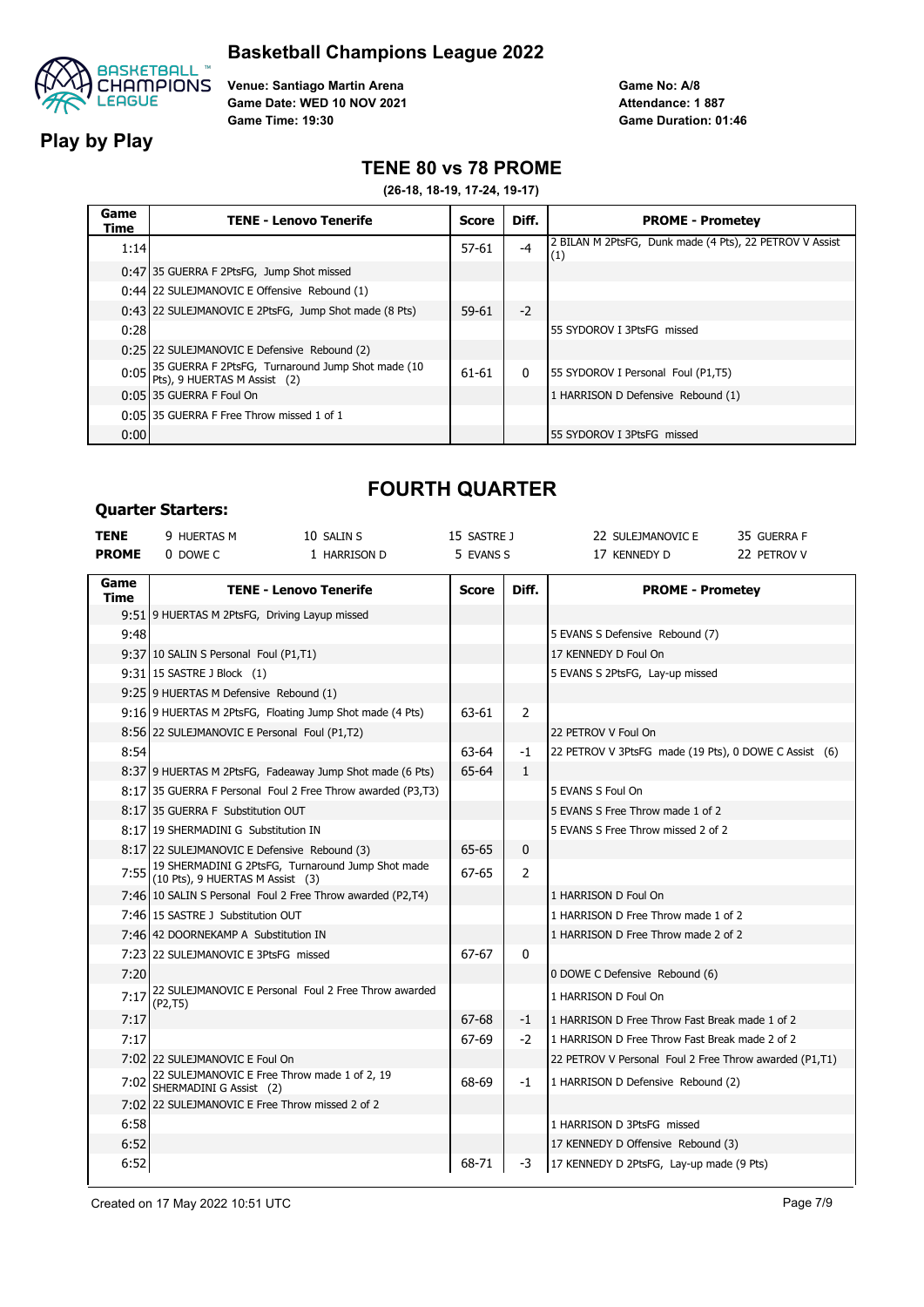

**Play by Play**

**Venue: Santiago Martin Arena Game Date: WED 10 NOV 2021 Game Time: 19:30**

**Game No: A/8 Game Duration: 01:46 Attendance: 1 887**

### **TENE 80 vs 78 PROME**

**(26-18, 18-19, 17-24, 19-17)**

| Game<br>Time | <b>TENE - Lenovo Tenerife</b>                                         | <b>Score</b> | Diff. | <b>PROME - Prometey</b>                                           |
|--------------|-----------------------------------------------------------------------|--------------|-------|-------------------------------------------------------------------|
|              | 6:35 9 HUERTAS M 3PtsFG missed                                        |              |       |                                                                   |
| 6:32         |                                                                       |              |       | 5 EVANS S Defensive Rebound (8)                                   |
|              | 6:15 22 SULEJMANOVIC E Foul On                                        |              |       | 1 HARRISON D Offensive Foul (P4,T2), 1 HARRISON D<br>Turnover (3) |
|              | 6:15 9 HUERTAS M Substitution OUT                                     |              |       | 1 HARRISON D Substitution OUT                                     |
|              | 6:15 22 SULEJMANOVIC E Substitution OUT                               |              |       | 11 LYPOVYY O Substitution IN                                      |
|              | 6:15 6 FITIPALDO B Substitution IN                                    |              |       |                                                                   |
|              | 6:15 33 WILTJER K Substitution IN                                     |              |       |                                                                   |
|              | 5:57 19 SHERMADINI G Foul On                                          |              |       | 11 LYPOVYY O Personal Foul (P4,T3)                                |
|              | 5:56 33 WILTJER K 3PtsFG missed                                       |              |       |                                                                   |
| 5:53         |                                                                       |              |       | 11 LYPOVYY O Defensive Rebound (1)                                |
|              | 5:40 6 FITIPALDO B Foul On                                            |              |       | 0 DOWE C Offensive Foul (P2,T4), 0 DOWE C Turnover (1)            |
|              | 5:40 42 DOORNEKAMP A Substitution OUT                                 |              |       |                                                                   |
|              | 5:40 13 RODRIGUEZ S Substitution IN                                   |              |       |                                                                   |
|              | 5:21 6 FITIPALDO B 3PtsFG missed                                      |              |       |                                                                   |
| 5:19         |                                                                       |              |       | 17 KENNEDY D Defensive Rebound (4)                                |
| 5:15         |                                                                       | 68-73        | $-5$  | 17 KENNEDY D 2PtsFG Fast Break, Driving Layup made (11            |
|              |                                                                       |              |       | Pts)                                                              |
| 4:51         | 4:54 6 FITIPALDO B 2PtsFG, Jump Shot missed                           |              |       |                                                                   |
|              | 4:42 13 RODRIGUEZ S Personal Foul 2 Free Throw awarded                |              |       | 17 KENNEDY D Defensive Rebound (5)                                |
|              | (P2, T6)                                                              |              |       | 17 KENNEDY D Foul On                                              |
|              | 4:42 Team Time Out                                                    |              |       | 17 KENNEDY D Free Throw Fast Break made 1 of 2                    |
|              | 4:42 10 SALIN S Substitution OUT                                      |              |       | 17 KENNEDY D Free Throw Fast Break made 2 of 2                    |
|              | 4:42 19 SHERMADINI G Substitution OUT                                 |              |       |                                                                   |
|              | 4:42 9 HUERTAS M Substitution IN                                      |              |       |                                                                   |
|              | 4:42 35 GUERRA F Substitution IN                                      |              |       |                                                                   |
|              | 4:33 6 FITIPALDO B Foul On                                            | 68-75        | -7    | 5 EVANS S Personal Foul 2 Free Throw awarded (P3,T5)              |
|              | 4:33 6 FITIPALDO B Free Throw made 1 of 2                             | 69-75        | -6    |                                                                   |
|              | 4:33 6 FITIPALDO B Free Throw made 2 of 2                             | 70-75        | -5    |                                                                   |
| 4:17         |                                                                       |              |       | 17 KENNEDY D 2PtsFG, Jump Shot missed                             |
|              | 4:14 9 HUERTAS M Defensive Rebound (2)                                |              |       |                                                                   |
|              | 3:59 35 GUERRA F Turnover, Ball Handling (7)                          |              |       | 22 PETROV V Steal                                                 |
| 3:52         |                                                                       |              |       | 0 DOWE C 3PtsFG missed                                            |
|              | 3:49 33 WILTJER K Defensive Rebound (4)                               |              |       |                                                                   |
| 3:30         | 13 RODRIGUEZ S Offensive Foul (P3,T7), 13 RODRIGUEZ S<br>Turnover (1) |              |       | 11 LYPOVYY O Foul On                                              |
|              | 3:30 13 RODRIGUEZ S Substitution OUT                                  |              |       | 11 LYPOVYY O Substitution OUT                                     |
|              | 3:30 10 SALIN S Substitution IN                                       |              |       | 1 HARRISON D Substitution IN                                      |
| 3:16         |                                                                       |              |       | 0 DOWE C 2PtsFG, Floating Jump Shot missed                        |
|              | 3:11 33 WILTJER K Defensive Rebound (5)                               |              |       |                                                                   |
|              | 3:08 9 HUERTAS M 3PtsFG Fast Break made (9 Pts)                       | 73-75        | $-2$  |                                                                   |
|              | 3:01 35 GUERRA F Substitution OUT                                     |              |       | Team Time Out                                                     |
|              | 3:01 19 SHERMADINI G Substitution IN                                  |              |       |                                                                   |
| 2:51         |                                                                       |              |       | 1 HARRISON D 2PtsFG, Jump Shot missed                             |
|              | 2:48 10 SALIN S Defensive Rebound (4)                                 |              |       |                                                                   |
|              | 2:30 9 HUERTAS M Turnover, Travel (2)                                 |              |       |                                                                   |
| 2:14         |                                                                       |              |       | 0 DOWE C 3PtsFG missed                                            |
|              | 2:10 33 WILTJER K Defensive Rebound (6)                               |              |       |                                                                   |
|              | 1:59 19 SHERMADINI G Foul On                                          |              |       | 0 DOWE C Personal Foul 2 Free Throw awarded (P3,T6)               |
|              | 1:59 19 SHERMADINI G Free Throw missed 1 of 2                         |              |       | 1 HARRISON D Defensive Rebound (3)                                |

Created on 17 May 2022 10:51 UTC **Page 8/9**